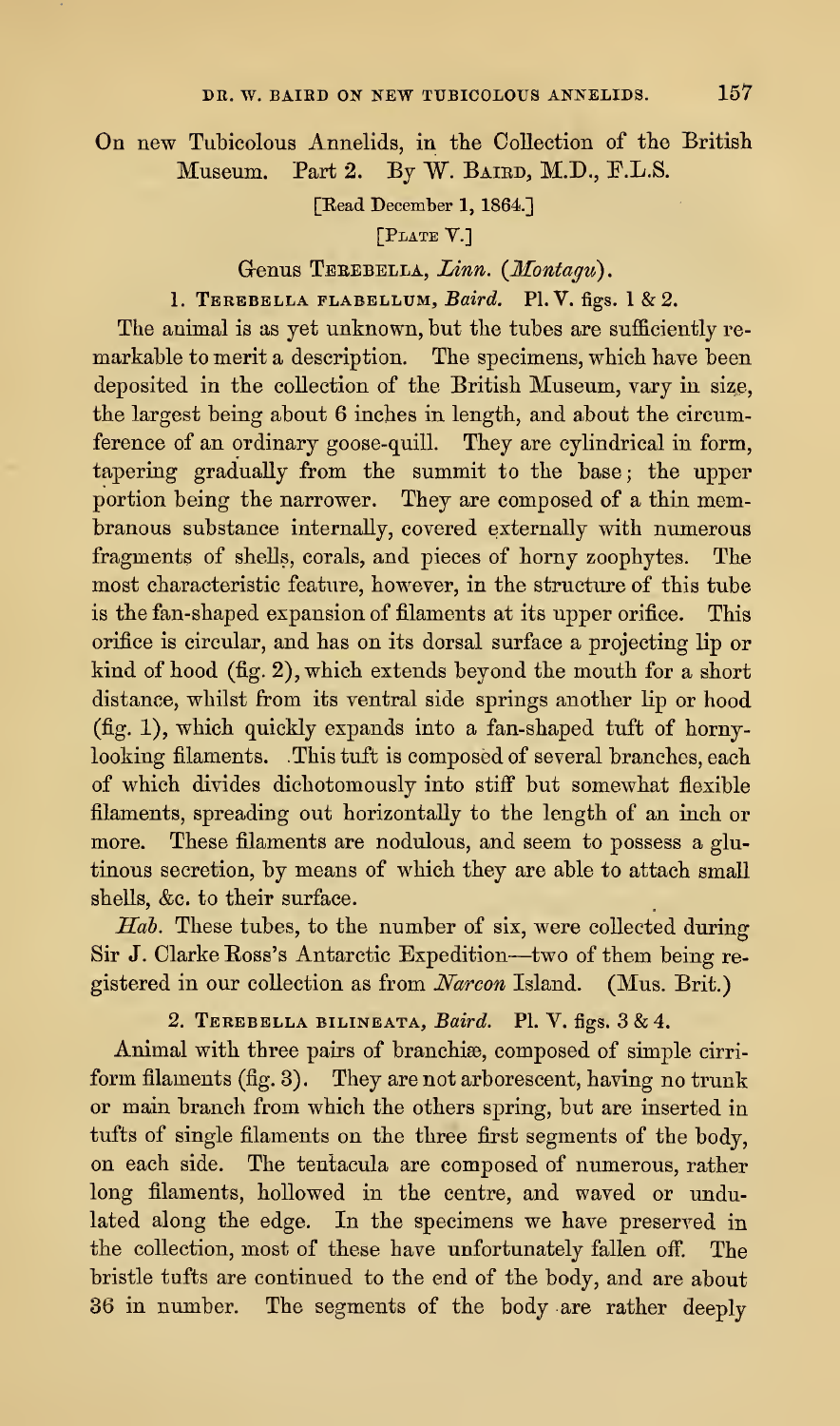striated across, and the surface is somewhat granular in appearance. The body is thickest about the centre, and tapers suddenly from that to the inferior extremity. When alive, the animal is marked with two fine stripes or lines running longitudinally down along the dorsal surface beautifully tinged with purple.

The case or tube which this animal constructs (fig. 4), and which it inhabits, is of an irregular form, and consists of a thin trans parent membrane, densely coated externally with numerous rough fragments of stones and shells, with some beautiful foraminifera mixed, coarsely cemented together and exhibiting a very rude appearance.

The total length of the animal is about 3 inches, and that of the longest tube is about 4 or  $4\frac{1}{2}$  inches.

Hab. Falkland Islands. Collected by Mr. W. Wright. (Mus. Brit.)

Genus SABELLA, Linn. (Savigny).

1. SABELLA BIPUNCTATA, Baird.

Worm rather slender, somewhat flattened, slightly tapered towards the posterior extremity.

Branchial fans large, about one-third the length of the body of a dark purple colour towards the base, where the filaments are all united by a web for a short distance. Each filament is marked on the smooth rachis at regular distances with two small round purple spots. There are five pairs of these spots on each filament, the first being near the base and the last a short distance from the apex. The filaments are all rather densely and closely ciliated on one side. The two tentacula are smooth and setaceous, short, stout, and sharp pointed at the apex. The collar is slightly lobed; and the upper part of the body, on the ventral surface, a little below the head, is stained with a rather broad dark purple mark, and along each side of the body, at the base of each foot, is a small spot of the same colour. The thorax has ten pairs of seti gerous feet, and the purple spots at their bases are much larger than those at the base of the feet belonging to the abdominal segments. In one specimen (which I cannot see differs specifically from the others in other respects) the setigerous feet are twelve pairs in number and the body is somewhat broader.

The tube which the animal constructs, and in which it lives, is narrow, about the circumference of a swan-quill, long, round, and consists of a toughish membrane covered with a rather thick, smooth coat of mud.

The length of the animal is about 3 inches ; that of the tube about  $4\frac{1}{2}$  inches.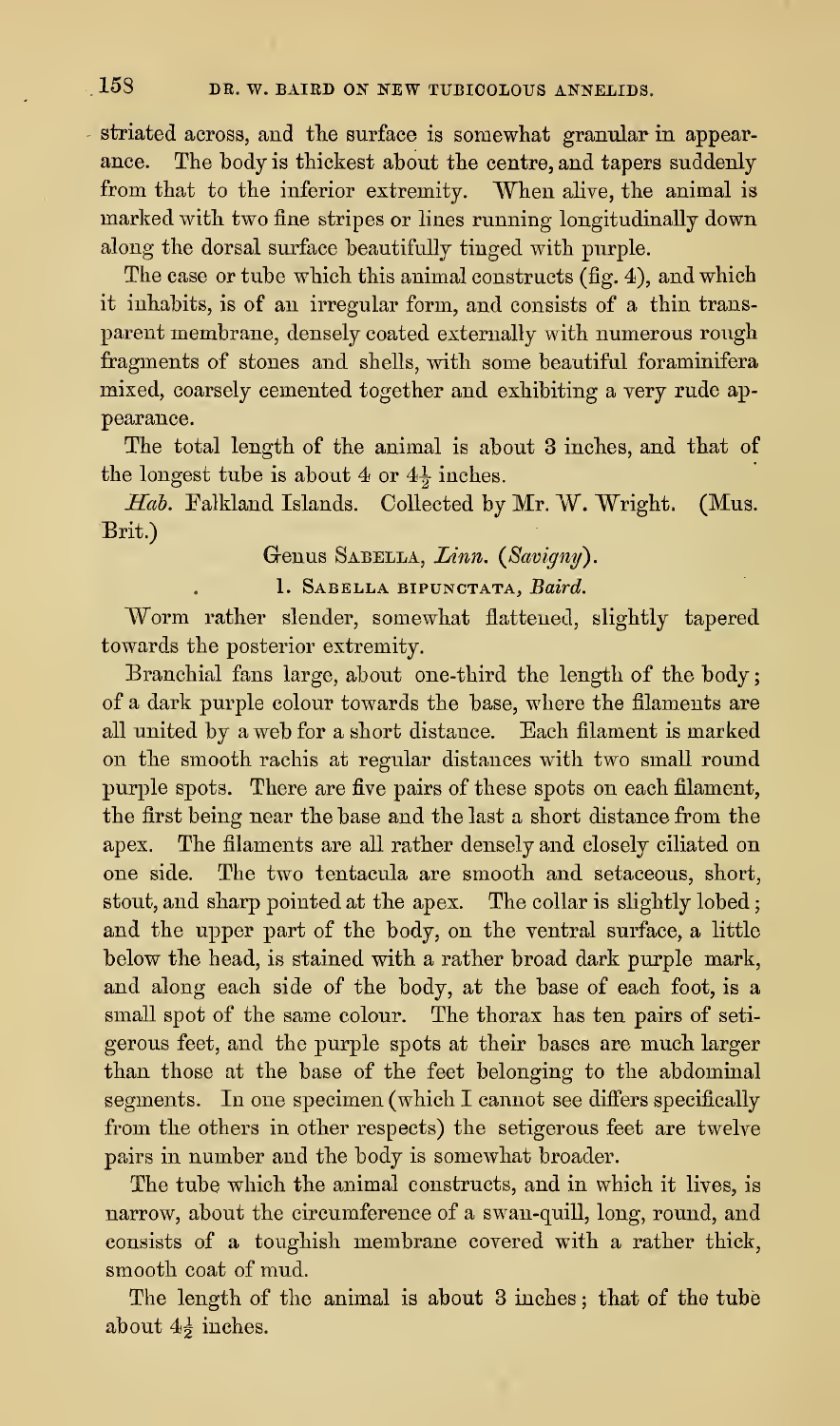Hab. Island of St. Thomas, West Indies. Collected by M. Sallé. (Mus. Brit.)

## 2. SABELLA NIGRO-MACULATA, Baird. Pl. V. figs. 5 & 6.

Worm rather short, broad and stout, tapering slightly near the posterior extremity (fig. 5).

The branchial fan consists of numerous short filaments united near the base by a web, and about the fourth part of the length of the body. They are of a dark brown colour spotted with white on the rachis, are densely ciliated on one side with long stout cilia, and on the rachis, which is smooth, there are at regular distances about twenty other very short filaments, set in pairs (fig. 6). Near the base of the filament spring a pair longer and broader, and near the middle of its length another pair of the same kind. The collar is deeply lobed and of a dark purple colour. The body throughout its whole length is spotted with numerous dark purple or nearly black dots of various sizes, but largest on the superior extremity. The thorax possesses seven pairs of setigerous feet. The two smooth filaments are short and fiat, and sharp pointed at the apex. The tube in which the animal lives is rounded, and is composed of a toughish membrane covered outwardly with a smooth coat of mud.

The length of the animal is about  $2\frac{1}{2}$  inches; that of the tube nearly double the length.

Hab. Island of St. Vincent, West Indies. From the Rev. Lansdowne Guilding's Collection. (Mus. Brit.)

## 3. Sabella occidentalis, Baird. PI. V. figs. <sup>7</sup> & 8.

Worm slender, of <sup>a</sup> cylindrical form, slightly tapering towards the posterior extremity (fig. 7).

Branchial fan composed of about sixteen filaments on each side. The filaments are densely ciliated on one side; the cilia of a yellow colour for most part, interspersed at short distances with black cilia, generally disposed in pairs, or in clusters of three, and rather stouter than the others. The rachis is smooth, but dotted along one side with numerous very small black spots (fig. 8). The filaments are all united near their base by a web, which is of a dark purple colour. The two smooth filaments are short, and sharp pointed at the apex. The collar is narrow and slightly bilobed. The thorax has seven pairs of setigerous feet. We possess no tubes belonging to the specimens.

Hab. Island of St. Vincent, West Indies. From the Collection of the Eev. Lansdowne Guilding. (Mus. Brit.)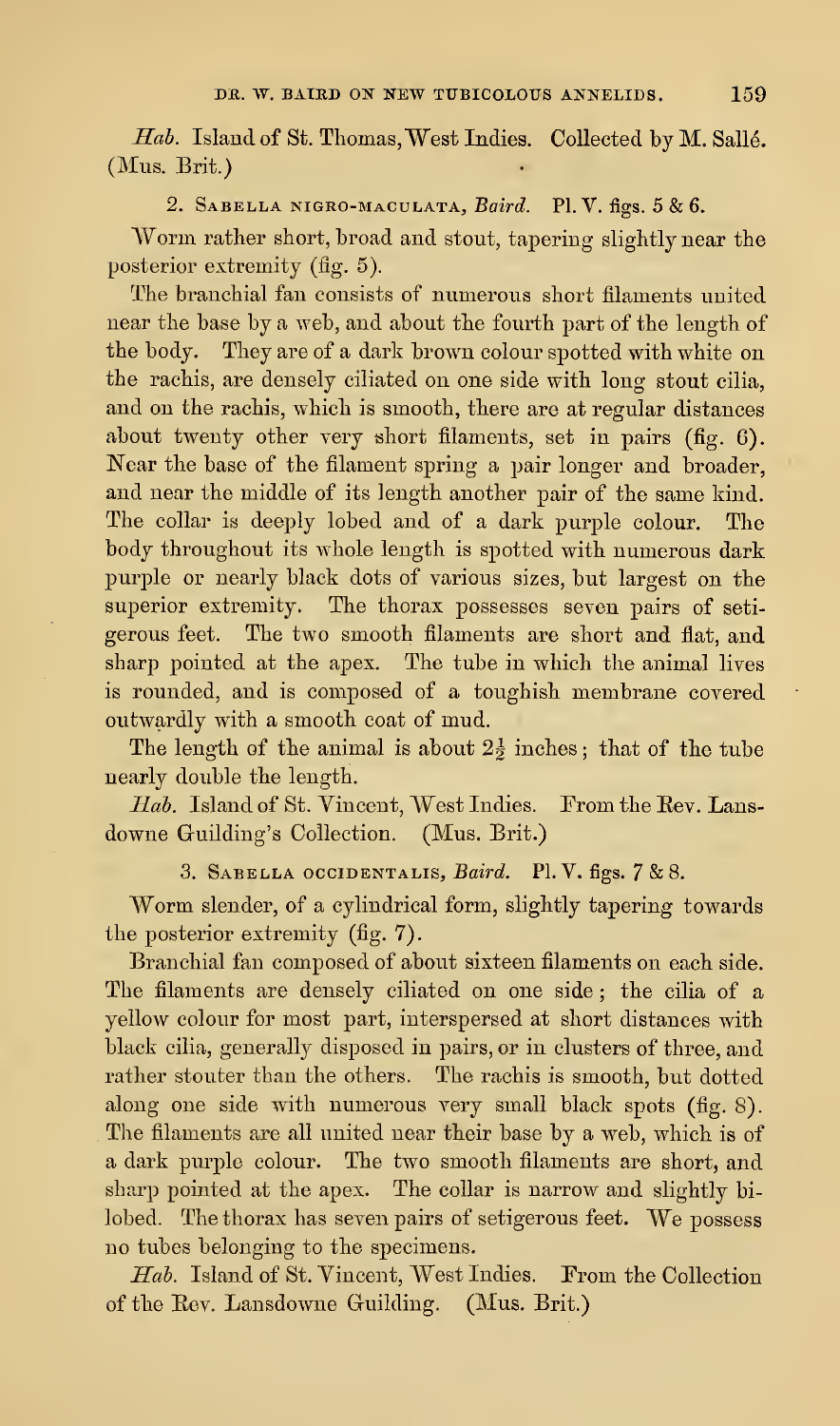## 4. Sabella grossa, Baird.

Worm remarkably thick, short and solid-looking, of a uniform dark olive colour, and about the same dimensions anteriorly as posteriorly.

The branchial filaments of the only specimen we possess have unfortunately been destroyed, but the peduncle upon which they were placed remains, and exhibits a spiral twist like that represented in M. Milne-Edwards's figure of Sabella unispira in Cuvier's 'Animal Kingdom' (Crochard edition, t. 4. fig.  $1a$ ). The collar is everted, thick, and bilobed. The thorax possesses eight pairs of setigerous feet. The smooth (?) tentacles are wanting ; the specimen, which has been for a good many years in the Museum Collection, being in only tolerable preservation. There is no tube belonging to the specimen. Length of animal (without branchiae) about 4 inches, breadth about 7 or 8 lines. In general appear ance it resembles S. melania of Schmarda from Jamaica.

Hah. Island of St. Helena. From the Collection made during the voyage of H.M.S. ' Chanticleer.' (Mus. Brit.)

## 5. Sabella grandis, Baird.

Worm of a rather square or quadrilateral shape, tapering slightly to the extremity, which terminates in a sharp point. Length (without branchiæ, which unfortunately have been lost) about  $6\frac{1}{2}$  inches.

Collar rather broad and deeply bilobed. Thoracic feet seven pairs. Segments belonging to them smooth, not grooved on the upper dorsal surface. Body of a dark brown colour on the back, ra ther yellow underneath or on the ventral surface. Feet numerous, about 100 in number. Peduncles large, well developed. Anterior and posterior divisions separated by a groove, in the centre of which are situated the feet. Along the dorsal surface, with the exception of the seven first or thoracic segments, there runs a deep groove dividing each segment into two halves. The setae of the feet appear in many instances to be enveloped in a membranous little bag, which, falling off, allows the setae to project. These are short, slender, smooth, setaceous, and very sharp pointed.

The case in which the worm lives is somewhat larger than the animal itself, and is a round and leathery-looking tube covered over externally with a thin coat of mud.

Hab. Coast of New Zealand. From the Collection of Sir A. Smith, M.D. (Mus. Brit.)